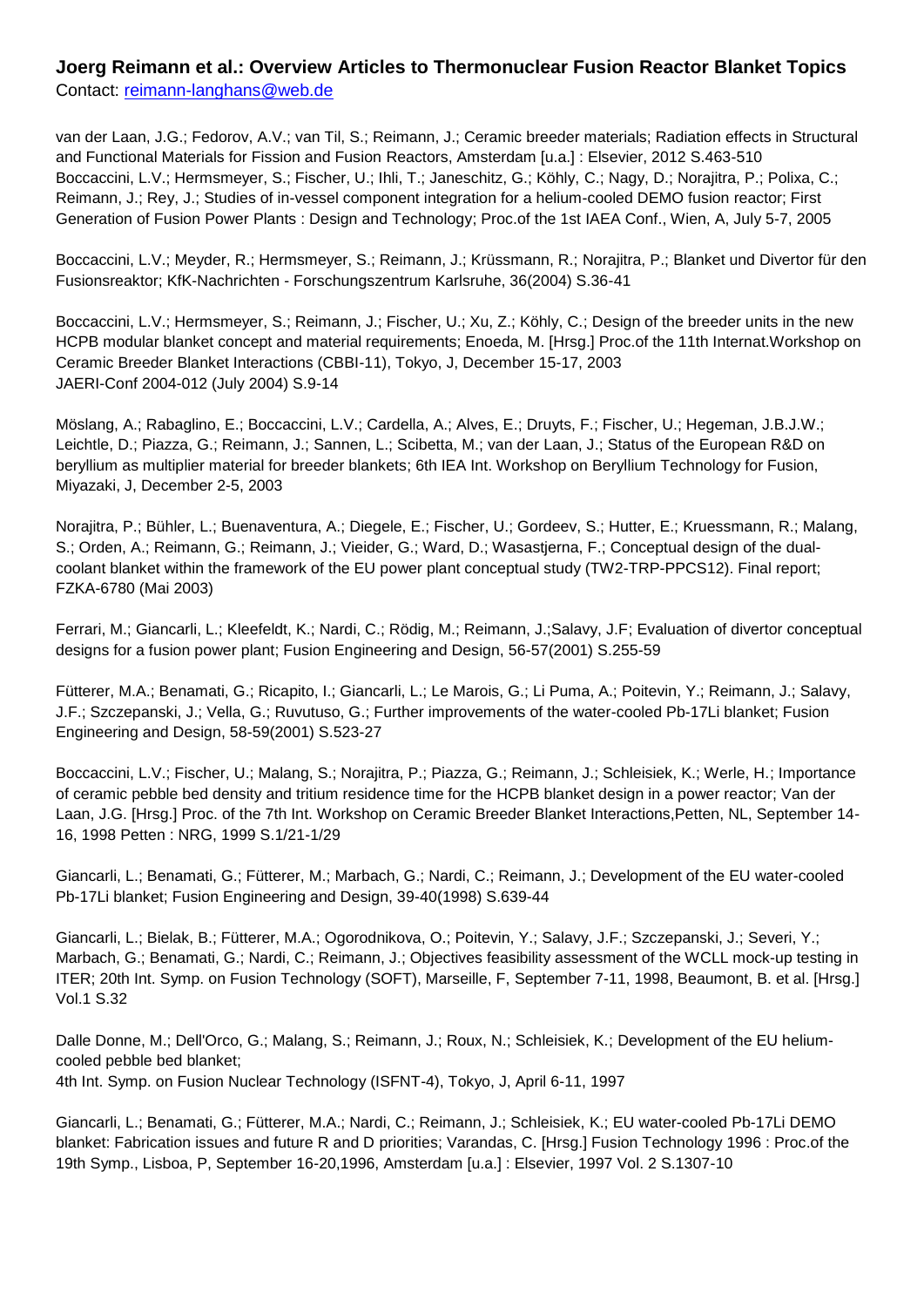Reimann, J.; Benamati, G.; Moreau, R.; MHD issues of the European self-cooled and water-cooled Pb-17Li blankets; Varandas, C. [Hrsg.] Fusion Technology 1996: Proc.of the 19th Symp., Lisboa, P, Sept. 16-20, 1996, Amsterdam [u.a.] : Elsevier, 1997 Vol. 2 S.1527-30

Giancarli, L.; Benamati, G.; Malang, S.; Perujo, A.; Proust, E.; Reimann, J.; Overview of EU activities on DEMO liquid metal breeder blankets; Fusion Engineering and Design, 27(1995) S.337-52

Malang, S.; Barleon, L.; Bogusch, E.; Norajitra, P.; Reiser, H.; Reimann, J.; Schleisiek, K.; Conceptual design of a dual coolant liquid metal breeder blanket; Herschbach, K. [Hrsg.] Fusion Technology 1994 : Proc. of the 18th Symp., Karlsruhe, August 22-26, 1994 Vol. 2 S.1205-08, Amsterdam [u.a.] : Elsevier, 1995

Malang, S.; Schleisiek, K.; [Hrsg.]; Barleon, L.; Borgstedt, H.U.; Bühler, L.; Dammel, F.; Feuerstein, H.; Fiege, A.; Fischer, U.; Gerhardt, H.; Glasbrenner, H.; Jordan, T.; Kleefeldt, K.; Kramer, W.; Möslang, A.; Norajitra, P.; Reimann, G.; Reimann, J.; Reiser, H.; Riesch-Oppermann, H.; Schmitz, G.; Schnauder, H.; Stieglitz, R.; Tsige-Tamirat, H.; Dual coolant blanket concept; KfK-5424 (November 94)

Moriyama, H.; Tanaka, S.; Sze, D.K.; Reimann, J.; Terlain, A.; Tritium recovery from liquid metals; Fusion Engineering and Design, 28(1995) S.226-39

Reimann, J.; Giancarli, L.; Malang, S.; Petrizzi, L.; Proust, E.; Salavy, J.F.; Schleisiek, K.; Convertible liquid metal blankets for ITER with Pb-17Li as breeding material; Fusion Engineering and Design, 27(1995) S.353-62

Reimann, J.; Dammel, F.; Fischer, U.; Jordan, T.; Malang, S.; Norajitra, P.; Reimann, G.; Reiser, H.; Schleisiek, K.; The EU conceptual design proposal of a helium-cooled convertible blanket for ITER. Herschbach, K. [Hrsg.] Fusion Technology 1994 : Proc. of the 18th Symp., Karlsruhe, August 22-26, 1994 Vol. 2 S.1189-92, Amsterdam [u.a.] : Elsevier, 1995

John, H.; Malang, S.; Sebening, H.; [Hrsg.]; Barleon, L.; Bogusch, E.; Bojarsky, E.; Borgstedt, H.U.; Buehler, L.; Casal, V.; Deckers, H.; Feuerstein, H.; Fischer, U.; Frees, G.; Graebner, H.; John, H.; Jordan, Th.; Kramer, W.; Krieg, R.; Lenhart, L.; Malang, S.; Meyder, R.; Norajitra, P.; Reiser, H.; Reimann, J.; Schwenk-Ferrero, A.; Schnauder, H.; Stieglitz, R.; Oschinski, J.; Wiegner, E.; Status report KfK contribution to the development of DEMO-relevant test blankets for NET/ITER. Part 1: Self-cooled liquid metal breeder blanket. Vol.2: Detailed version; KfK-4908 (Dezember 91)

Malang, S.; Deckers, H.; Fischer, U.; John, H.; Meyder, R.; Norajitra, P.; Reimann, J.; Reiser, H.; Rust, K.; Self-cooled blanket concepts using Pb-17Li as liquid breeder and coolant; Fusion Engineering and Design, 14(1991) S.373-99

Malang, S.; Reimann, J.; Sebening, H.; [Hrsg.]; Barleon, L.; Bogusch, E.; Bojarsky, E.; Borgstedt, H.U.; Buehler, L.; Casal, V.; Deckers, H.; Feuerstein, H.; Fischer, U.; Frees, G.; Graebner, H.; John, H.; Jordan, Th.; Kramer, W.; Krieg, R.; Lenhart, L.; Malang, S.; Meyder, R.; Norajitra, P.; Reimann, J.; Schwenk-Ferrero, A.; Schnauder, H.; Stieglitz, R.; Oschinski, J.; Wiegner, E.; Status report KfK contribution to the development of DEMO-relevant test blankets for NET/ITER. Part 1: Self-cooled liquid metal breeder blanket. Vol.1: Summary; KfK-4907 (Dezember 91)

Mueller, U.; Malang, S.; Deckers, H.; Fischer, U.; John, H.; Meyder, R.; Norajitra, P.; Reimann, J.; Reiser, H.; Rust, K.; Self-cooled blanket concepts using Pb-17Li as liquid breeder and coolant; Efremov Inst., Leningrad and Polytechnical Inst., Leningrad, SU, March 30, 1990

Malang, S.; Arheidt, K.; Casal, V.; John, H.; Moeller, R.; Reimann, J.; Borgstedt, H.U.; Deckers, H.; Norajitra, P.; Reiser, H.; Fischer, U.; Das Konzept eines Brutblankets mit der eutektischen Blei-Lithium-Legierung Pb-17Li als Brutstoff und Kuehlmittel; KfK-Nachrichten, 21(1989) S.213-23

Malang, S.; Arheidt, K.; Barleon, L.; Borgstedt, H.U.; Casal, V.; Fischer, U.; Link, W.; Reimann, J.; Rust, K.; Schmidt, G.; Self-cooled liquid-metal blanket concept; Fusion Technology, 14(1988) S.1343-56

Kuechle, M.; Bojarsky, E.; Dorner, S.; Fischer, U.; Reimann, J.; Reiser, H.; Potential and problems of an aqueous lithium salt solution blanket for NET; KfK-4271 (Juli 87)